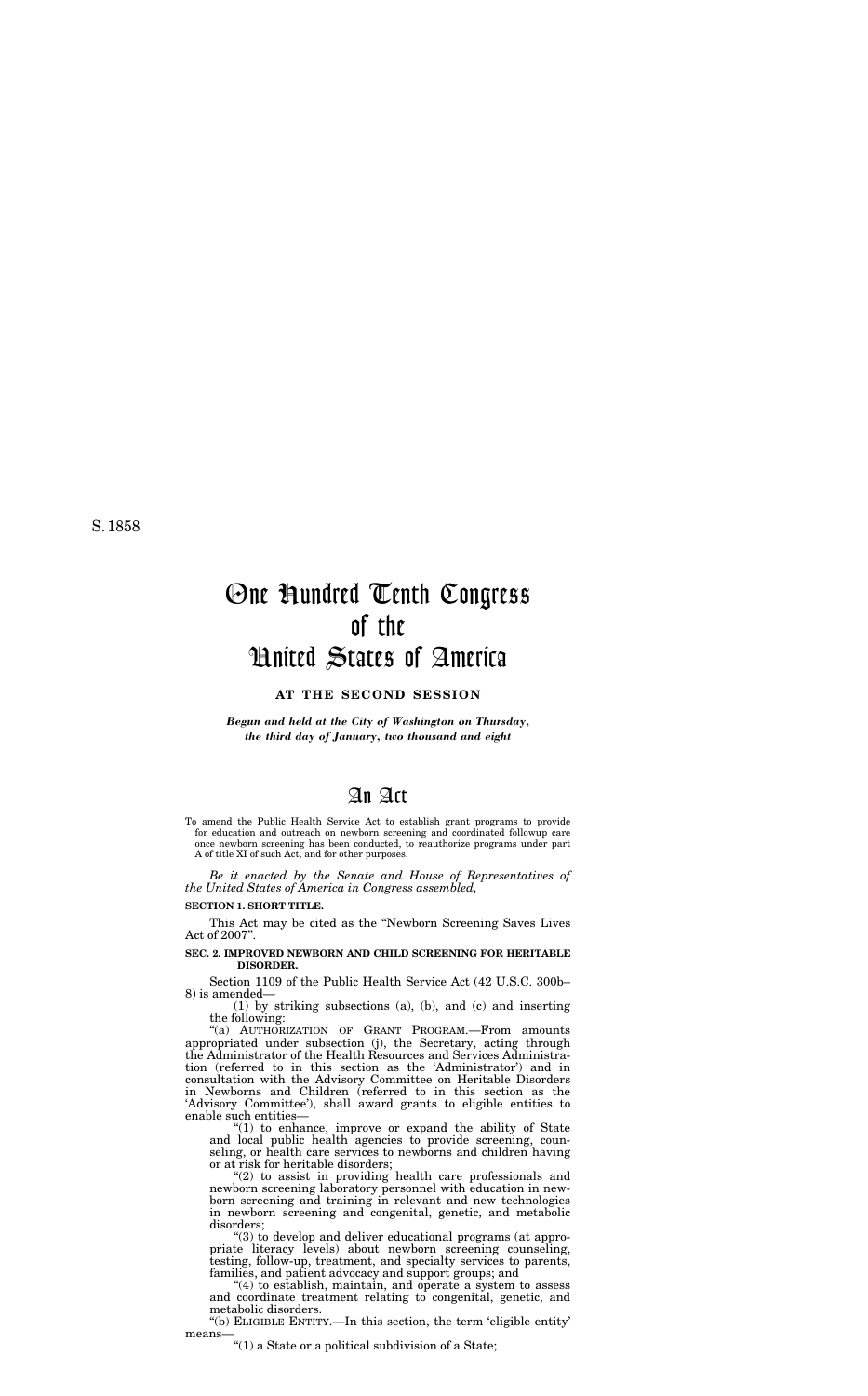"(2) a consortium of 2 or more States or political subdivisions of States;

"(3) a territory;

"(4) a health facility or program operated by or pursuant to a contract with or grant from the Indian Health Service; or

''(5) any other entity with appropriate expertise in newborn screening, as determined by the Secretary.

(2) by redesignating subsections (d) through (i) as subsections (e) through (j), respectively;

''(c) APPROVAL FACTORS.—An application submitted for a grant under subsection  $(a)(1)$  shall not be approved by the Secretary unless the application contains assurances that the eligible entity has adopted and implemented, is in the process of adopting and implementing, or will use amounts received under such grant to adopt and implement the guidelines and recommendations of the Advisory Committee that are adopted by the Secretary and in effect at the time the grant is awarded or renewed under this section, which shall include the screening of each newborn for the heritable disorders recommended by the Advisory Committee and adopted by the Secretary.'';

" $(1)$  to provide grants for the purpose of carrying activities under section (a) $(1)$ , \$15,000,000 for fiscal year 2008; \$15,187,500 for fiscal year 2009, \$15,375,000 for fiscal year 2010, \$15,562,500 for fiscal year 2011, and \$15,750,000 for fiscal year 2012; and

" $(2)$  to provide grant for the purpose of carrying out activities under paragraphs (2), (3), and (4) of subsection (a), \$15,000,000 for fiscal year 2008, \$15,187,500 for fiscal year 2009, \$15,375,000 for fiscal year 2010, \$15,562,500 for fiscal year 2011, and \$15,750,000 for fiscal year 2012.''.

(3) by inserting after subsection (c), the following:

''(d) COORDINATION.—The Secretary shall take all necessary steps to coordinate programs funded with grants received under this section and to coordinate with existing newborn screening activities.''; and

(4) by striking subsection (j) (as so redesignated) and inserting the following:

''(j) AUTHORIZATION OF APPROPRIATIONS.—There is authorized to be appropriated—

#### **SEC. 3. EVALUATING THE EFFECTIVENESS OF NEWBORN AND CHILD SCREENING PROGRAMS.**

Section 1110 of the Public Health Service Act (42 U.S.C. 300b–<br>9) is amended by adding at the end the following:<br>"(d) AUTHORIZATION OF APPROPRIATIONS.—There are authorized

to be appropriated to carry out this section \$5,000,000 for fiscal year 2008, \$5,062,500 for fiscal year 2009, \$5,125,000 for fiscal year 2010, \$5,187,500 for fiscal year 2011, and \$5,250,000 for fiscal year 2012.''.

# **SEC. 4. ADVISORY COMMITTEE ON HERITABLE DISORDERS IN NEWBORNS AND CHILDREN.**

Section 1111 of the Public Health Service Act (42 U.S.C. 300b–<br>10) is amended—<br>(1) in subsection (b)—<br>(A) by redesignating paragraph (3) as paragraph (6);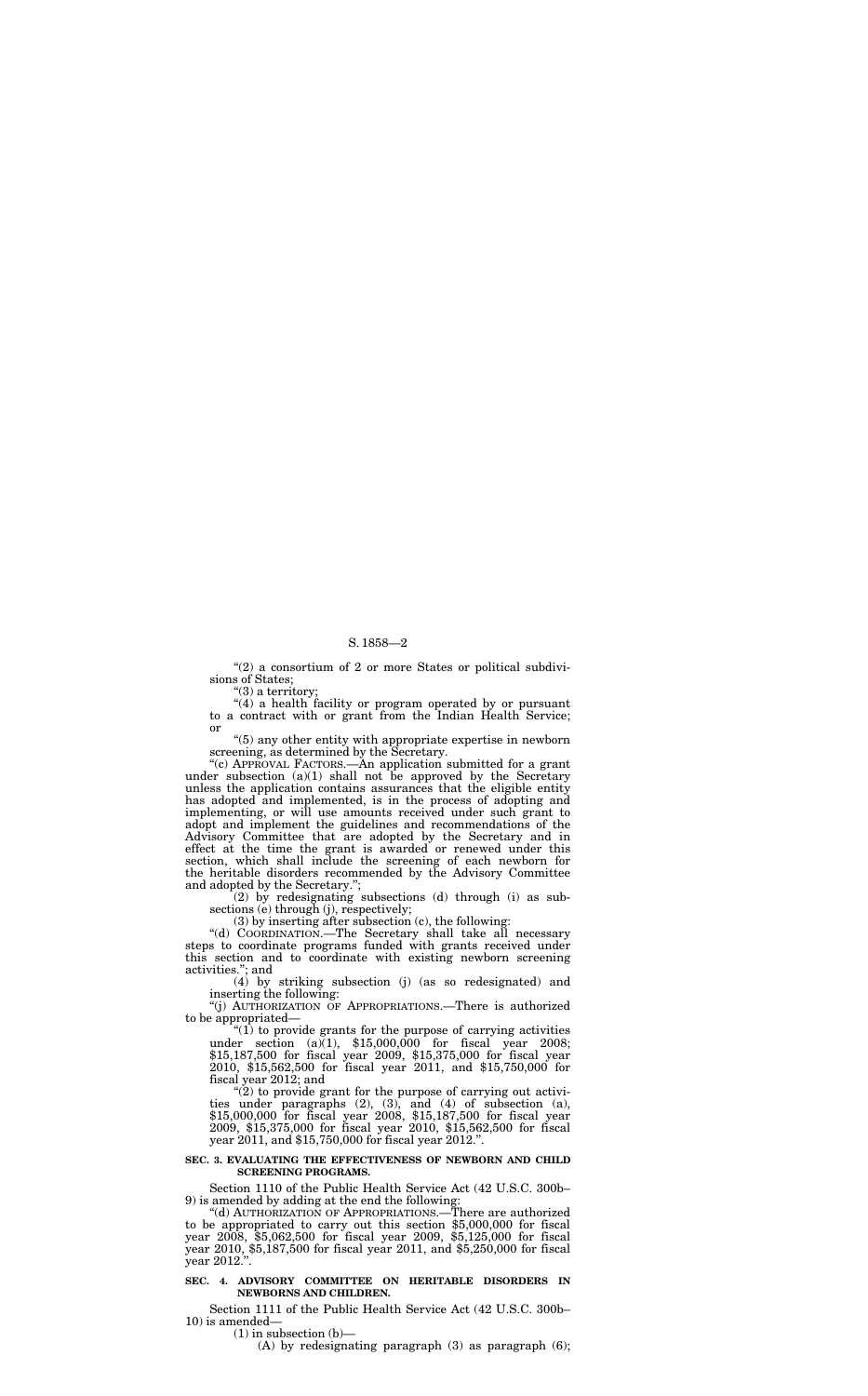$(B)$  in paragraph  $(2)$ , by striking "and" after the semicolon;

 $(C)$  by inserting after paragraph  $(2)$  the following:

''(3) make systematic evidence-based and peer-reviewed recommendations that include the heritable disorders that have the potential to significantly impact public health for which all newborns should be screened, including secondary conditions that may be identified as a result of the laboratory methods used for screening;

"(4) develop a model decision-matrix for newborn screening expansion, including an evaluation of the potential public health impact of such expansion, and periodically update the recommended uniform screening panel, as appropriate, based on such decision-matrix;

''(5) consider ways to ensure that all States attain the capacity to screen for the conditions described in paragraph (3), and include in such consideration the results of grant funding under section 1109; and'';

(D) in paragraph (6) (as so redesignated by subparagraph (A)), by striking the period at the end and inserting which may include recommendations, advice, or information dealing with—

" $(E)$  conditions not included in the recommended uniform screening panel that are treatable with Food and Drug Administration-approved products or other safe and effective treatments, as determined by scientific evidence and peer review;<br>"(F) minimum standards and related policies and procedures used by State newborn screening programs, such as language and terminology used by State newborn screening programs to include standardization of case definitions and names of disorders for which newborn screening tests are performed; "(G) quality assurance, oversight, and evaluation of State newborn screening programs, including ensuring that tests and technologies used by each State meet established standards for detecting and reporting positive screening results;

"(H) public and provider awareness and education;

''(A) follow-up activities, including those necessary to achieve rapid diagnosis in the short-term, and those that ascertain long-term case management outcomes and appropriate access to related services;

"(B) implementation, monitoring, and evaluation of screening activities, including diagnosis, newborn screening activities, including diagnosis, screening, follow-up, and treatment activities;

"(C) diagnostic and other technology used in screening;  $\text{``(D)}$  the availability and reporting of testing for conditions for which there is no existing treatment;

"(K) coordination of surveillance activities, including standardized data collection and reporting, harmonization of laboratory definitions for heritable disorders and testing

''(I) the cost and effectiveness of newborn screening and medical evaluation systems and intervention programs conducted by State-based programs;

''(J) identification of the causes of, public health impacts of, and risk factors for heritable disorders; and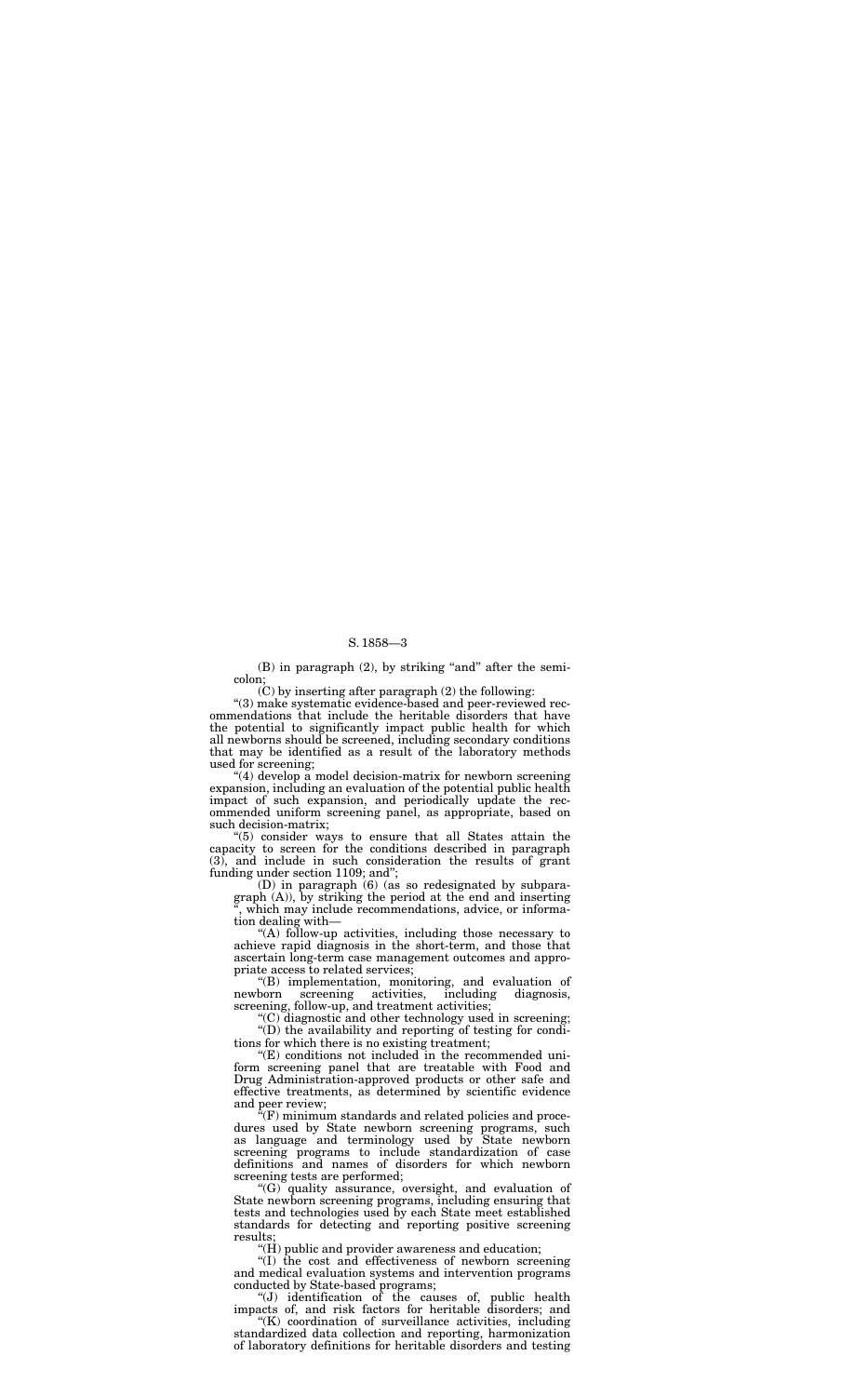results, and confirmatory testing and verification of positive results, in order to assess and enhance monitoring of newborn diseases.''; and

 $(2)$  in subsection  $(c)(2)$ 

(A) by redesignating subparagraphs (E), (F) and (G) as subparagraphs  $(F)$ ,  $(H)$ , and  $(I)$ ;

(B) by inserting after subparagraph (D) the following:  $\widetilde{f}(E)$  the Commissioner of the Food and Drug Administration;''; and

(C) by inserting after subparagraph (F), as so redesignated, the following:

" $(1)$  IN GENERAL.—Not later than 180 days after the Advisory Committee issues a recommendation pursuant to this section, the Secretary shall adopt or reject such recommendation.

''(G) individuals with expertise in ethics and infectious diseases who have worked and published material in the area of newborn screening;''; and

"(2) PENDING RECOMMENDATIONS.-The Secretary shall adopt or reject any recommendation issued by the Advisory Committee that is pending on the date of enactment of the Newborn Screening Saves Lives Act of 2007 by not later than 180 days after the date of enactment of such Act.

(3) by adding at the end the following:

''(d) DECISION ON RECOMMENDATIONS.—

''(1) publish a report on peer-reviewed newborn screening guidelines, including follow-up and treatment, in the United tates:

" $(2)$  submit such report to the appropriate committees of Congress, the Secretary, the Interagency Coordinating Committee established under Section 1114, and the State departments of health; and

''(3) DETERMINATIONS TO BE MADE PUBLIC.—The Secretary shall publicize any determination on adopting or rejecting a recommendation of the Advisory Committee pursuant to this subsection, including the justification for the determination. ''(e) ANNUAL REPORT.—Not later than 3 years after the date

of enactment of the Newborn Screening Saves Lives Act of 2007, and each fiscal year thereafter, the Advisory Committee shall—

''(3) disseminate such report on as wide a basis as practicable, including through posting on the internet clearinghouse established under section 1112.

''(f) CONTINUATION OF OPERATION OF COMMITTEE.—Notwithstanding section 14 of the Federal Advisory Committee Act (5 U.S.C. App.), the Advisory Committee shall continue to operate during the 5-year period beginning on the date of enactment of the Newborn Screening Saves Lives Act of 2007.

''(g) AUTHORIZATION OF APPROPRIATIONS.—There are authorized to be appropriated to carry out this section, \$1,000,000 for fiscal year 2008, \$1,012,500 for fiscal year 2009, \$1,025,000 for fiscal year 2010, \$1,037,500 for fiscal year 2011, and \$1,050,000 for fiscal year 2012.''.

#### **SEC. 5. INFORMATION CLEARINGHOUSE.**

Part A of title XI of the Public Health Service Act (42 U.S.C. 300b–1 et seq.) is amended by adding at the end the following: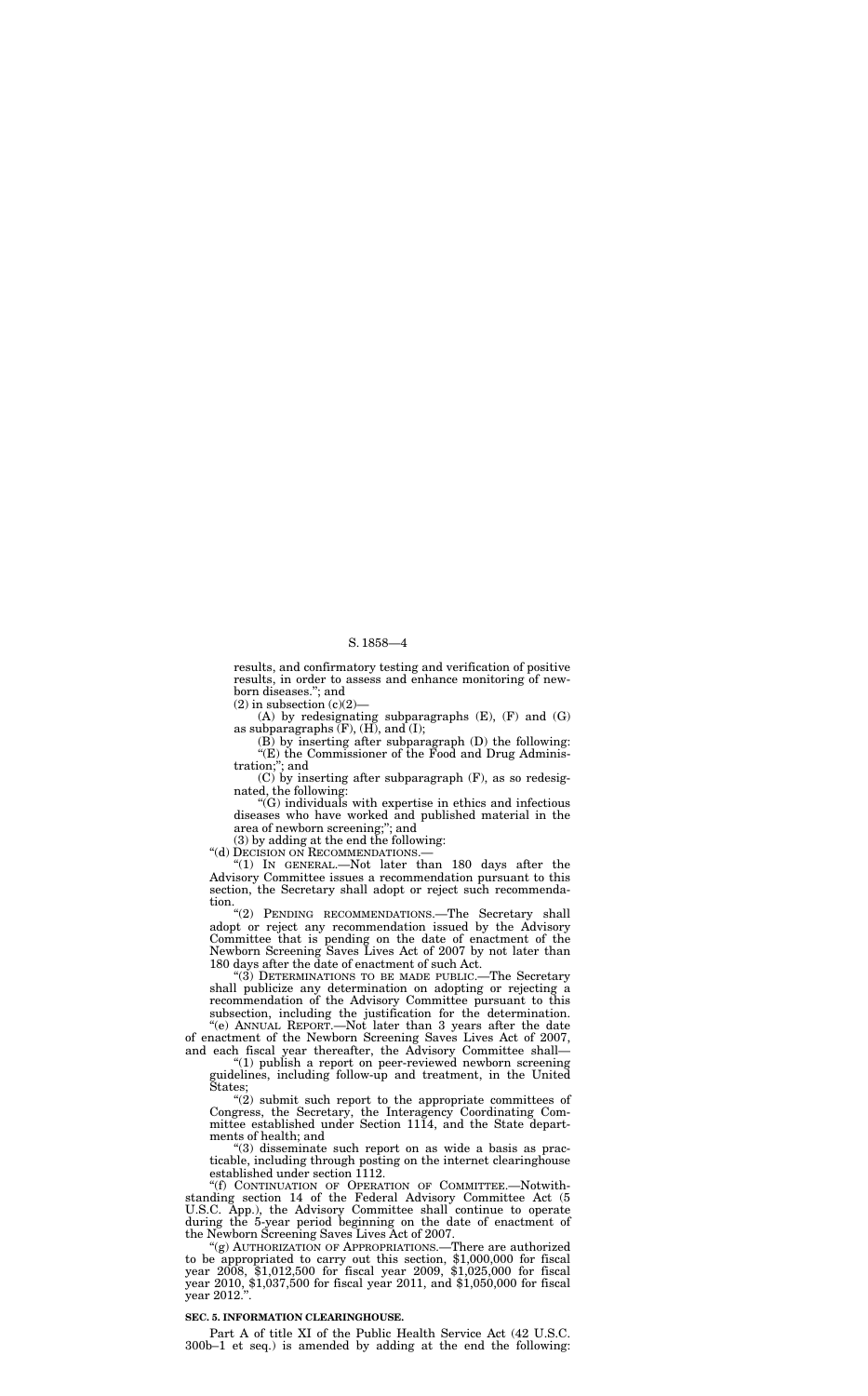#### **''SEC. 1112. CLEARINGHOUSE OF NEWBORN SCREENING INFORMATION.**

"(a) IN GENERAL.—The Secretary, acting through the Administrator of the Health Resources and Services Administration (referred to in this part as the 'Administrator'), in consultation with the Director of the Centers for Disease Control and Prevention and the Director of the National Institutes of Health, shall establish and maintain a central clearinghouse of current educational and family support and services information, materials, resources, research, and data on newborn screening to—

"(1) enable parents and family members of newborns, health professionals, industry representatives, and other members of the public to increase their awareness, knowledge, and understanding of newborn screening;

 $\degree(3)$  is updated on a regular basis, but not less than quarterly; and

''(2) increase awareness, knowledge, and understanding of newborn diseases and screening services for expectant individuals and families; and

''(3) maintain current data on quality indicators to measure performance of newborn screening, such as false-positive rates and other quality indicators as determined by the Advisory Committee under section 1111.

''(b) INTERNET AVAILABILITY.—The Secretary, acting through the Administrator, shall ensure that the clearinghouse described under subsection (a)—

''(1) is available on the Internet;

''(2) includes an interactive forum;

''(4) provides—

'(d) AUTHORIZATION OF APPROPRIATIONS.—There are authorized to be appropriated to carry out this section, \$2,500,000 for fiscal year 2008, \$2,531,250 for fiscal year 2009, \$2,562,500 for fiscal year 2010, \$2,593,750 for fiscal year 2011, and \$2,625,000 for fiscal year 2012.''.

''(A) links to Government-sponsored, non-profit, and other Internet websites of laboratories that have demonstrated expertise in newborn screening that supply research-based information on newborn screening tests currently available throughout the United States;

''(B) information about newborn conditions and screening services available in each State from laboratories

certified under subpart 2 of part F of title III, including information about supplemental screening that is available but not required, in the State where the infant is born;

''(C) current research on both treatable and not-yet treatable conditions for which newborn screening tests are available;

''(D) the availability of Federal funding for newborn and child screening for heritable disorders including grants authorized under the Newborn Screening Saves Lives Act of 2007; and

''(E) other relevant information as determined appropriate by the Secretary.

''(c) NONDUPLICATION.—In developing the clearinghouse under this section, the Secretary shall ensure that such clearinghouse minimizes duplication and supplements, not supplants, existing information sharing efforts.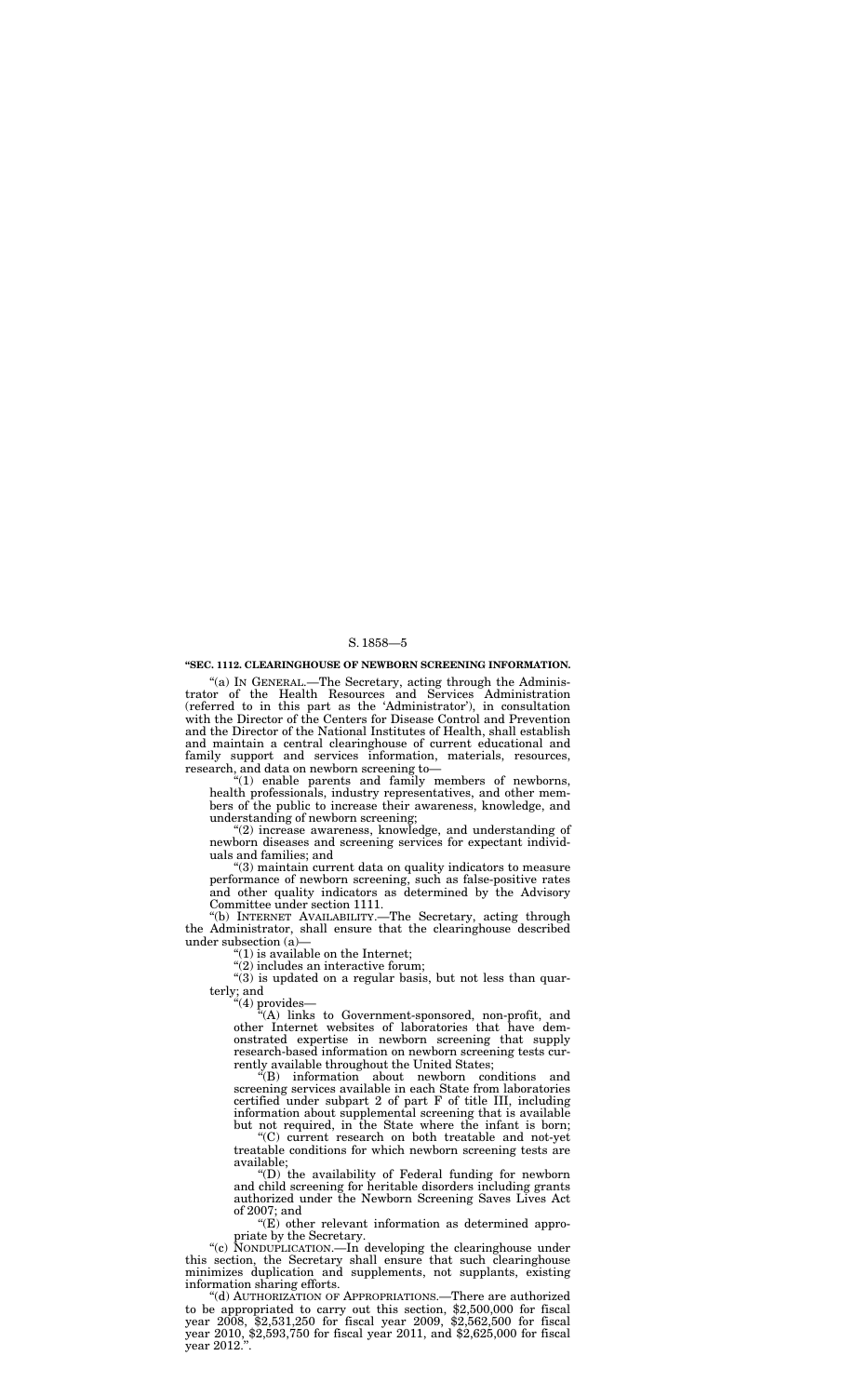### **SEC. 6. LABORATORY QUALITY AND SURVEILLANCE.**

Part A of title XI of the Public Health Service Act (42 U.S.C. 300b–1 et seq.), as amended by section 5, is further amended by adding at the end the following:

# **''SEC. 1113. LABORATORY QUALITY.**

''(a) IN GENERAL.—The Secretary, acting through the Director of the Centers for Disease Control and Prevention and in consultation with the Advisory Committee on Heritable Disorders in Newborns and Children established under section 1111, shall provide for—

" $(1)$  quality assurance for laboratories involved in screening newborns and children for heritable disorders, including quality assurance for newborn-screening tests, performance evaluation services, and technical assistance and technology transfer to newborn screening laboratories to ensure analytic validity and utility of screening tests; and

"(2) appropriate quality control and other performance test materials to evaluate the performance of new screening tools. ''(b) AUTHORIZATION OF APPROPRIATIONS.—For the purpose of carrying out this section, there are authorized to be appropriated

\$5,000,000 for fiscal year 2008, \$5,062,500 for fiscal year 2009, \$5,125,000 for fiscal year 2010, \$5,187,500 for fiscal year 2011, and \$5,250,000 for fiscal year 2012.

#### **''SEC. 1114. INTERAGENCY COORDINATING COMMITTEE ON NEWBORN AND CHILD SCREENING.**

''(a) PURPOSE.—It is the purpose of this section to—

 $''(1)$  assess existing activities and infrastructure, including activities on birth defects and developmental disabilities authorized under section 317C, in order to make recommendations for programs to collect, analyze, and make available data on the heritable disorders recommended by the Advisory Committee on Heritable Disorders in Newborns and Children under section 1111, including data on the incidence and prevalence of, as well as poor health outcomes resulting from, such disorders; and "(2) make recommendations for the establishment of regional centers for the conduct of applied epidemiological research on effective interventions to promote the prevention of poor health outcomes resulting from such disorders as well as providing information and education to the public on such effective interventions. ''(b) ESTABLISHMENT.—The Secretary shall establish an Interagency Coordinating Committee on Newborn and Child Screening (referred to in this section as the 'Interagency Coordinating Committee') to carry out the purpose of this section.<br>"(c) COMPOSITION.—The Interagency Coordinating Committee shall be composed of the Director of the Centers for Disease Control and Prevention, the Administrator, the Director of the Agency for Healthcare Research and Quality, and the Director of the National Institutes of Health, or their designees. "(d) ACTIVITIES.—The Interagency Coordinating Committee shall—

" $(1)$  report to the Secretary and the appropriate committees of Congress on its recommendations related to the purpose described in subsection (a); and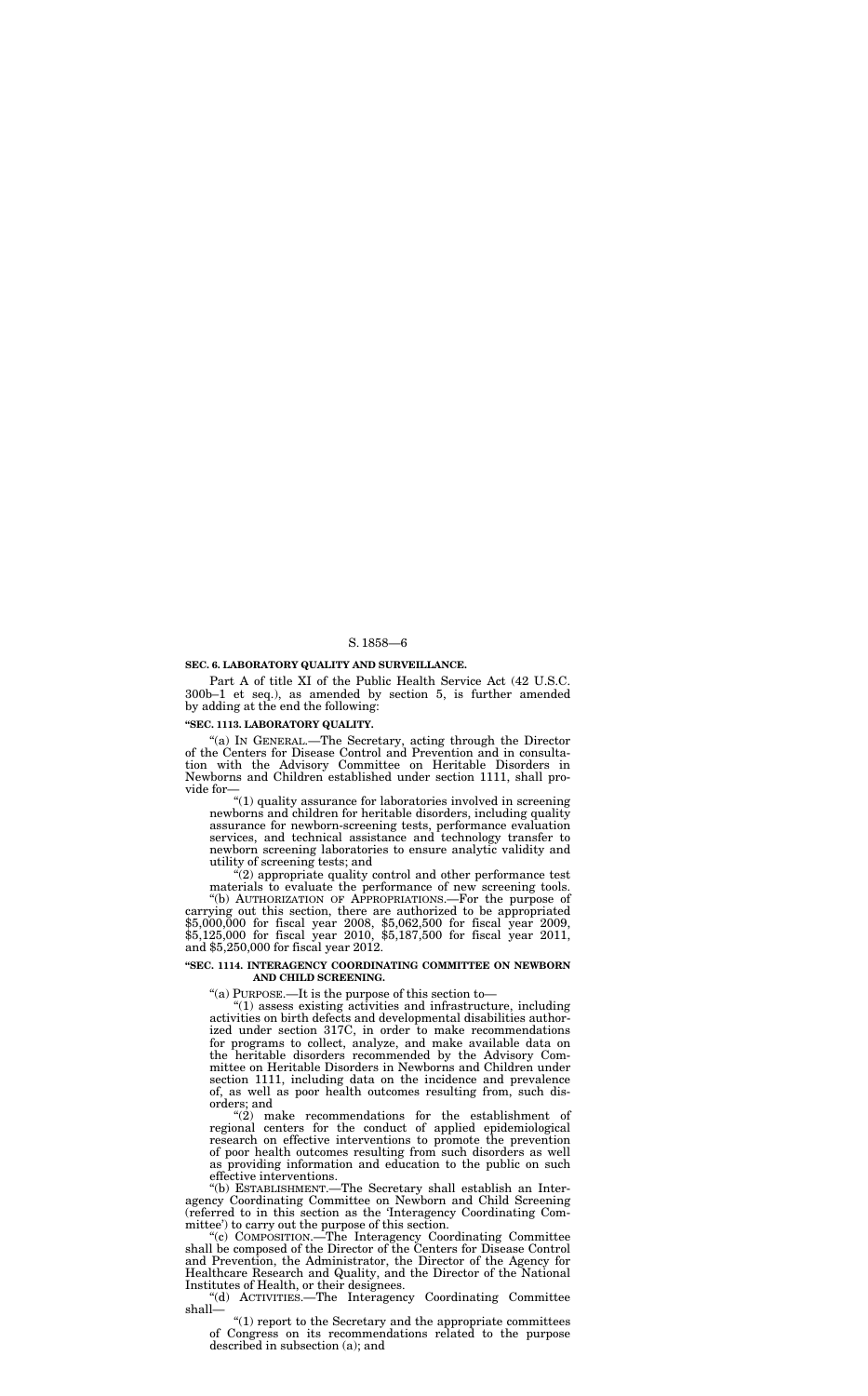"(2) carry out other activities determined appropriate by the Secretary.

''(e) AUTHORIZATION OF APPROPRIATIONS.—For the purpose of carrying out this section, there are authorized to be appropriated \$1,000,000 for fiscal year 2008, \$1,012,500 for fiscal year 2009, \$1,025,000 for fiscal year 2010, \$1,037,500 for fiscal year 2011, and \$1,050,000 for fiscal year 2012.''.

#### **SEC. 7. CONTINGENCY PLANNING.**

Part A of title XI of the Public Health Service Act (42 U.S.C. 300b–1 et seq.), as amended by section 6, is further amended by adding at the end the following:

"(a) IN GENERAL.—Not later than 180 days after the date of enactment of this section, the Secretary, acting through the Director of the Centers for Disease Control and Prevention and in consultation with the Administrator and State departments of health (or related agencies), shall develop a national contingency plan for newborn screening for use by a State, region, or consortia of States in the event of a public health emergency.

#### **''SEC. 1115. NATIONAL CONTINGENCY PLAN FOR NEWBORN SCREENING.**

 $(2)$  the shipment of specimens to State newborn screening laboratories;

"(4) the reporting of screening results to physicians and families;

''(b) CONTENTS.—The contingency plan developed under subsection (a) shall include a plan for—

''(1) the collection and transport of specimens;

''(3) the processing of specimens;

''(5) the diagnostic confirmation of positive screening results;

''(6) ensuring the availability of treatment and management resources;

 $\degree$ (7) educating families about newborn screening; and

"(8) carrying out other activities determined appropriate

by the Secretary.

#### **''SEC. 1116. HUNTER KELLY RESEARCH PROGRAM.**

''(a) NEWBORN SCREENING ACTIVITIES.—

''(1) IN GENERAL.—The Secretary, in conjunction with the Director of the National Institutes of Health and taking into consideration the recommendations of the Advisory Committee, may continue carrying out, coordinating, and expanding research in newborn screening (to be known as 'Hunter Kelly

Newborn Screening Research Program') including— ''(A) identifying, developing, and testing the most promising new screening technologies, in order to improve already existing screening tests, increase the specificity of newborn screening, and expand the number of conditions

for which screening tests are available; ''(B) experimental treatments and disease management strategies for additional newborn conditions, and other genetic, metabolic, hormonal and or functional conditions that can be detected through newborn screening for which treatment is not yet available; and

''(C) other activities that would improve newborn screening, as identified by the Director.